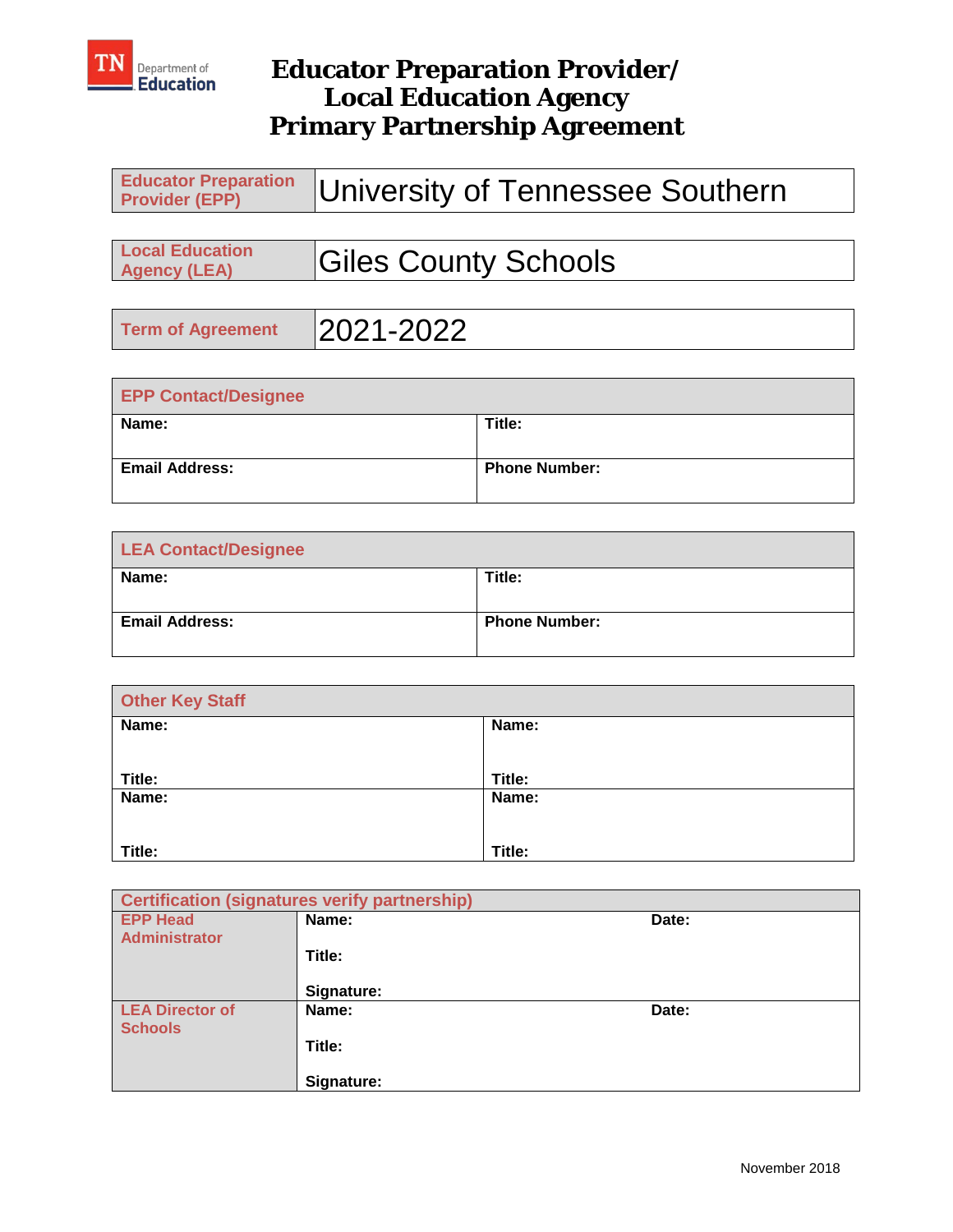

**Prompt 1:** Identify the collaboratively-developed **recruitment and selection strategies and goals**. **(500 words)** 

 1. In order to recruit candidates for the program, UTS will include in the career fair held each year, a teacher education booth. UTS will host Giles County Schools' nights at various events (basketball, fine arts productions, etc.) with an information booth to provide information about becoming a K-12 teacher and encourage interest in education as a profession.

 2. University of Tennessee Southern students who wish to enter the Teacher Education Program come before an interview committee. Giles County has a representative position on the interview committee (Assistant Director or designee) along with UTS faculty. Online participation by Giles County participant is allowable.

 3. UTS continues to provide a program to assist paraprofessionals in achieving teacher licensure. TATL (Teacher Assistant to Teacher License) is designed to provide, to currently employed teacher assistants, a pathway to achieving a teaching license.

 4. In order to be admitted to the Teacher Education Program, a student must have an ACT of 21 or ACT of 19 and pass CORE; have at least three dispositions checklists from the student, college faculty and community person. The student must also pass a background check and have a GPA of at least 2.75.

 5. UTS is partnering with GCS to provide students with Dual Enrollment/Dual Credit opportunities while in high school. These classes will encourage a college-going culture in the high schools. UTS will also collaborate with GCS to encourage high school students to pursue education as a profession through their Teaching as a Profession class and the Future Teachers clubs at the high schools. The College will plan time for school counselors to come to campus to learn about resources for students.

6. UTS, through community and state resources, will provide assistance to students in need.

 7. Ongoing discussions with GCS about their needs will continue to determine the areas of greatest need in order to encourage those students entering the program to seek licensure in those areas. UTS is beginning a Bachelor's level licensure program for Special Education. Data from program enrollment and completion at UTS, data from GCS human capital reports and discussions with GCS staff will determine the needs of the district for high needs endorsements as well as under-represented groups. When data is collected, it will be used to inform students who are interested in attending University of Tennessee Southern, who wish to become teachers, or who are attending the college and have not yet considered teaching as a profession. With this data, students can make decisions about careers in areas of high need. This same data may also be used to inform college faculty in math, science, history and English departments so that they might identify those students who could interested in teaching in high needs endorsement areas as well as those students who are in underrepresented groups.

 8. UTS faculty and GCS meetings with the local NAACP chapter will continue in order to encourage minority students to enter the teacher education program. Teaching as a Profession classes will work to recruit minority males into the profession.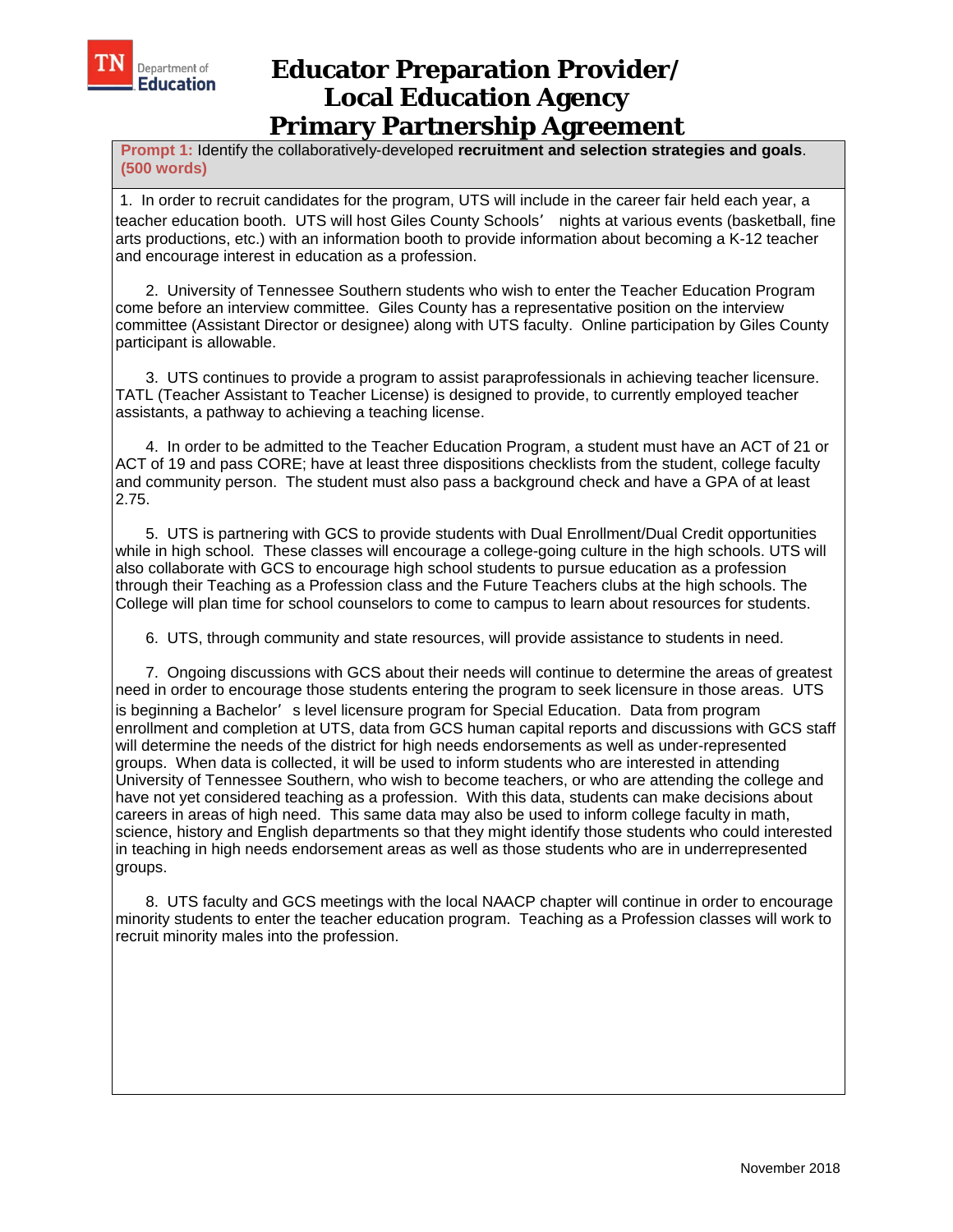

 **Prompt 2:** Identify how entities will collaborate to **select, prepare, evaluate, support, and retain highquality clinical educators**, both provider and school-based, who demonstrate a positive impact on candidates' development and pre-K-12 learning and development. **(500 words)** 

1. Giles County and UTS have collaboratively developed a process by which clinical educators are selected. Both clinical supervisors and clinical mentors are agreed upon by both UTS and GCS. The college will continue to seek to recruit staff who have the skills to provide feedback to the clinical practice students as well as to the clinical mentors. The clinical supervisors shall have appropriate training in TEAM and coordinate with the district about Project Coach (district level teacher evaluation).

The collaborative process by which clinical mentors are chosen is:

A) UTS provides a list of teacher candidates, with areas of licensure, needing placements for the upcoming semester to the Instructional Supervisors of GCS.

B) The supervisor contacts principals for recommendations for placements. Giles County asks for a level 4 or 5 teacher and the licensure area of the teacher candidate. The principal pairs the teacher candidate with the mentor.

C) The list is reviewed by the instructional supervisor ensure that the teacher mentor is highly effective and is appropriate to mentor a teacher candidate.

D) The list is returned to UTS for review. If there are concerns, a discussion is held with the instructional supervisor and/or principal.

E) An orientation meeting is held with the teacher candidates and clinical mentors to share placements and expectations with placements.

2. Clinical supervisors are full-time and adjunct faculty. All are instructors in the education department and are involved in various meetings, professional development, and other activities with Giles County Schools. When other clinical supervisors are hired, input from GCS will be sought by the Department Chair/Field Experience Coordinator.

Clinical supervisors have K-12 experience, elementary, middle and high school, and have been trained in TEAM evaluation process. The supervisors are instructors in the EDU program and have worked with the teacher candidates in their coursework, providing feedback as they have progressed through the program.

3. Formal orientation for new and experienced mentors will be conducted by the College. Differentiation of meeting content for those groups will be determined at the beginning of each semester. The College will provide names of those attending/completing training to the district for Professional Development Points (PDP). Support for mentors will be provided as needed throughout the placement.

4. Criteria for retention of clinical mentors:

a. Continued effectiveness level of 4-5

b. Is teaching in content/grade level appropriate for needs of candidate

c. Provides appropriate feedback to teacher candidate

d. Critical Thinker—can help candidate problem solve classroom issues

e. Exhibits professionalism

f. Role model for teacher candidates and others

g. Has good rapport with supervisor, teacher candidate and school staff

5. Clinical Educators will be evaluated through the surveys completed by Teacher Candidates, discussions with Teacher Candidates and Mentors by Clinical Supervisors, TEAM observation data, and other anecdotal data that may present itself.

Exit interviews/surveys with student, clinical mentor, and UTS College clinical supervisor are used to evaluate program/placement strengths and needs.

 Data from the interviews/surveys which is read by the Coordinator of Field Experiences and is shared with supervisors through division meetings and GCS during partner meetings. Data will be used by the clinical supervisors to improve their interactions with both clinical mentors as well as teacher candidates.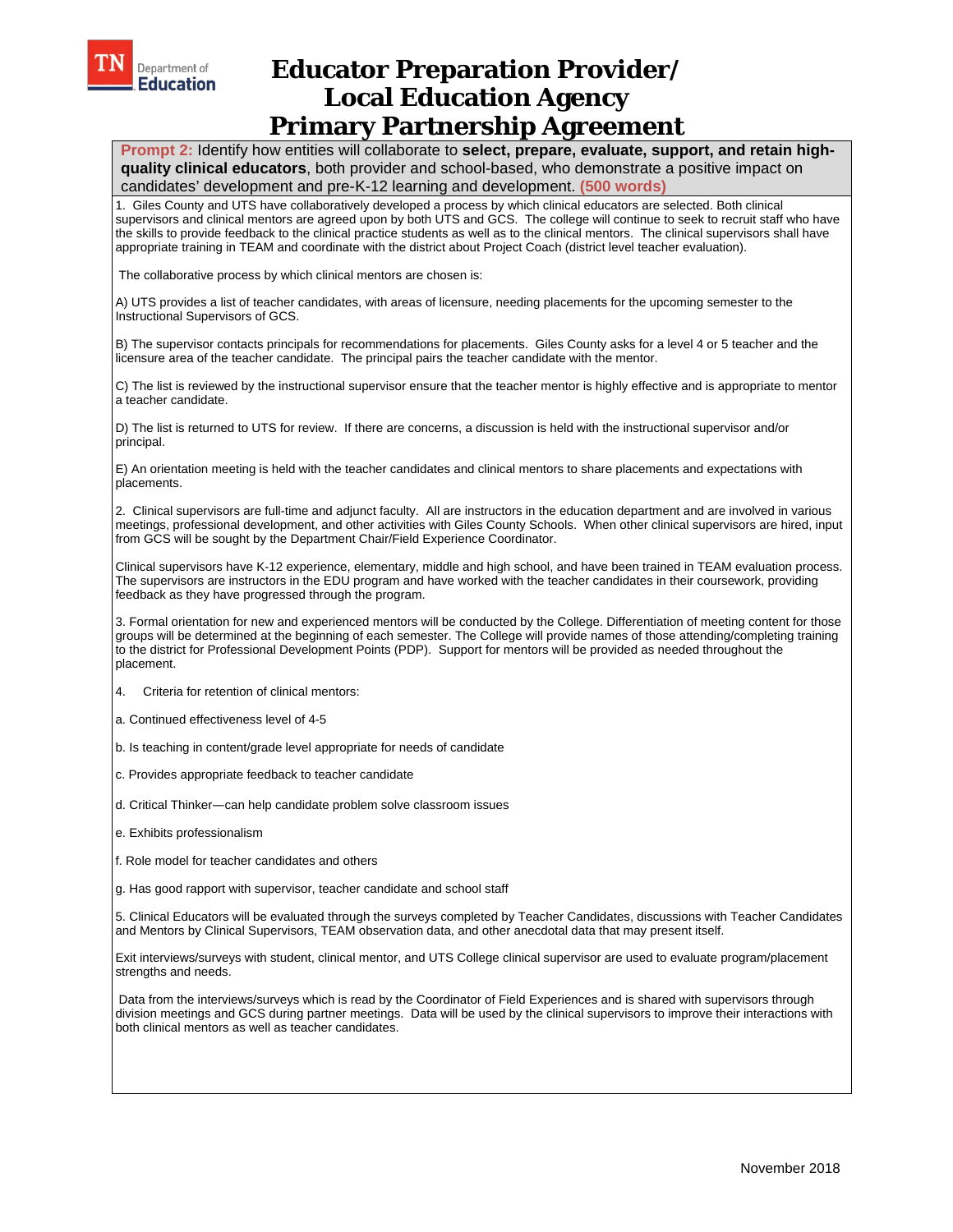

**Prompt 3:** Identify mutually-agreed upon **expectations for candidate preparation** that link theory and practice, maintain coherence across clinical and academic components of preparation, and establish shared accountability for candidate outcomes. **(500 words)** 

1. All full-time UTS EPP faculty members shall further their professional development through direct personal involvement in Giles County Public Schools. GCS will provide UTS with professional development activities planned during the year for staff to choose activities appropriate to their teaching assignments. GCS has implemented new ELA programs (CKLA, Amplify, Savvas) in K-8 and 9-12. GCS will inform UTS of the dates of professional development to allow attendance. Appropriate UTS faculty will attend Reading 360 training as well as other opportunities offered by TDOE in order to stay abreast of current practice.

2. Linking Theory to Practice: UTS instructors have assisted in providing professional development to teachers who working in summer programs, assistance is provided in preparing text sets, lesson preparation, guest speakers, and special events during the summer. Discussions will continue to determine how this will continue with new programming.

 During coursework, students begin their InTASC portfolio in EDU 101. They begin to think about their own experiences in the classroom and what their goals are. The portfolio is continued throughout the coursework and clinical practice with the candidate adding artifacts to show understanding and mastery of the InTASC standards.

As they move into higher levels of coursework, case studies are used to determine the teacher candidate's understanding of strategies and practices given a specific scenario. Candidate progress is tracked through VIA in order to provide actionable feedback to the candidate.

 Action Research is conducted in EDU 331 and in Clinical Practice for candidates to be able to conduct their own research using appropriate research methods. The research is presented in class with peer review and instructor feedback and then as their Capstone Project at completion of Gateway Four (Teacher Education Committee Meeting).

 During Field Experiences, candidates keep journals reflecting on practices observed in classrooms. The reflections provide an opportunity for candidates to bring questions to class and to understand the connections between what has been discussed in classes and what it looks like in the classroom.

 3. Coherence:A clear plan of study along with field experience has been developed. Candidates begin their " teacher education" journey with self-reflection and writing their philosophy of education. As they move into each level, they add not only skills but pedagogy. Candidates learn how to write lesson plans as they learn instructional strategies as well as classroom management strategies. As they complete Field Experiences, they observe the use of well-planned lessons and well managed classrooms and are able to reflect upon those observations. As the candidates transition to Clinical Practice, they have read and discussed strategies and pedagogy, they have observed those in practice in a classroom setting, and they have reflected on what they have observed. GCS mentors in both field experiences and clinical experiences will coach the Teacher Candidates in real-life situations provide constructive feedback that will help the student improve.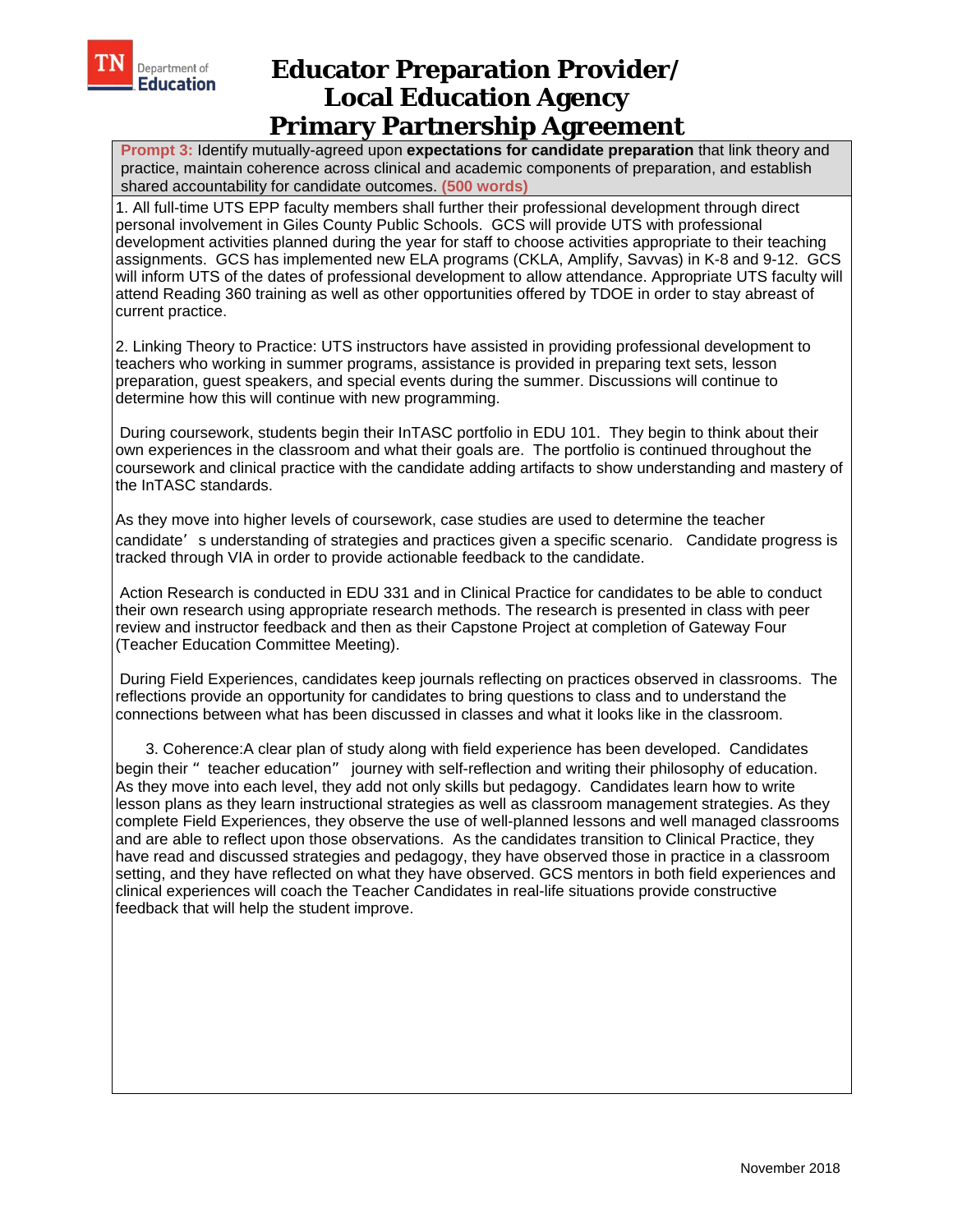

**Prompt 4:** Identify mutually-agreed upon **key assessments, transition points, and exit requirements**. **(500 words)** 

1. UTS has developed a Roadmap for teacher education students to follow. This

guides students in choosing classes and meeting requirements for the program (See attachment—Gateway). Key assessments required for candidates are:

- a. ACT (21) or SAT (1080) for admission
- b. Dispositions prior to admittance and prior to clinical practice

c. Background check

- d. Maintain a C average with a GPA of 2.75 at completion
- e. Required Praxis assessment(s) for licensure

f. edTPA during Clinical Practice

2. Transitions (Gateway): UTS staff will evaluate teacher education

students in skills important to the success of their clinical practice and eventually their teaching career. Dispositions in VIA are scored two different times during the course of the program: Transition 1--admission and Transition 3-- prior to clinical experience. It is expected that students will improve their dispositions score as they progress through their program of study. Should progress not be evident but needed, conversations with clinical supervisors and/or the department chair will be held to determine the willingness and ability of the candidate to make improvements.

 During Gateway 2 (Transition)—candidate should have taken Praxis and received a passing score prior to applying for clinical practice. This is typically done in the senior year.

 The Gateway document (see attached) provides candidates with the required transitions as they navigate through the program. The document helps candidates know what is expected at each transition point.

3. Exit Requirements: Teacher Education Committee (TEC) meets to determine if a

student has met the requirements of the program satisfactorily and recommends student for licensure. Committee consists of UTS faculty and GCS staff. Teacher Candidate must have a minimum of 2.75 GPA, completed all prescribed coursework per current college catalog, pass edTPA portfolio (completed in first placement), complete the clinical practice placements satisfactorily, and have the recommendation of the TEC.

4. Use of data from surveys to graduates, clinical mentors, and clinical supervisors to

determine effectiveness of program and service to graduates. GCS and UTS staff review data yearly to determine needs of the program, mentors and supervisors. Discussions will be held to determine how to improve the program and meet the needs of candidates, Giles County Schools and University of Tennessee Southern.